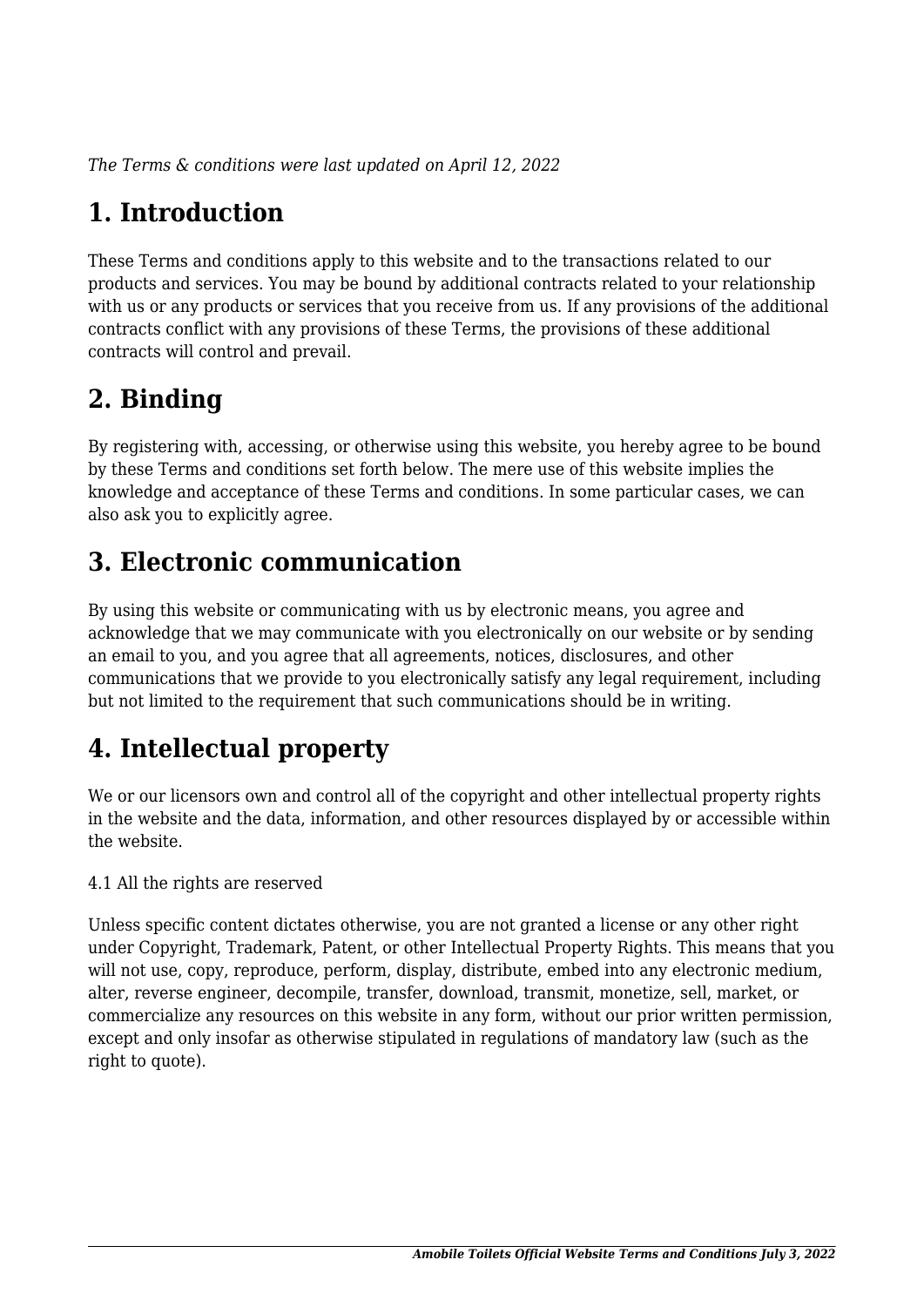# **5. Third-party property**

Our website may include hyperlinks or other references to other party's websites. We do not monitor or review the content of other party's websites which are linked to from this website. Products or services offered by other websites shall be subject to the applicable Terms and Conditions of those third parties. Opinions expressed or material appearing on those websites are not necessarily shared or endorsed by us.

We will not be responsible for any privacy practices or content of these sites. You bear all risks associated with the use of these websites and any related third-party services. We will not accept any responsibility for any loss or damage in whatever manner, however caused, resulting from your disclosure to third parties of personal information.

#### **6. Responsible use**

By visiting our website, you agree to use it only for the purposes intended and as permitted by these Terms, any additional contracts with us, and applicable laws, regulations, and generally accepted online practices and industry guidelines. You must not use our website or services to use, publish or distribute any material which consists of (or is linked to) malicious computer software; use data collected from our website for any direct marketing activity, or conduct any systematic or automated data collection activities on or in relation to our website.

Engaging in any activity that causes, or may cause, damage to the website or that interferes with the performance, availability, or accessibility of the website is strictly prohibited.

## **7. Idea submission**

Do not submit any ideas, inventions, works of authorship, or other information that can be considered your own intellectual property that you would like to present to us unless we have first signed an agreement regarding the intellectual property or a non-disclosure agreement. If you disclose it to us absent such written agreement, you grant to us a worldwide, irrevocable, non-exclusive, royalty-free license to use, reproduce, store, adapt, publish, translate and distribute your content in any existing or future media.

### **8. Termination of use**

We may, in our sole discretion, at any time modify or discontinue access to, temporarily or permanently, the website or any Service thereon. You agree that we will not be liable to you or any third party for any such modification, suspension or discontinuance of your access to, or use of, the website or any content that you may have shared on the website. You will not be entitled to any compensation or other payment, even if certain features, settings, and/or any Content you have contributed or have come to rely on, are permanently lost. You must not circumvent or bypass, or attempt to circumvent or bypass, any access restriction measures on our website.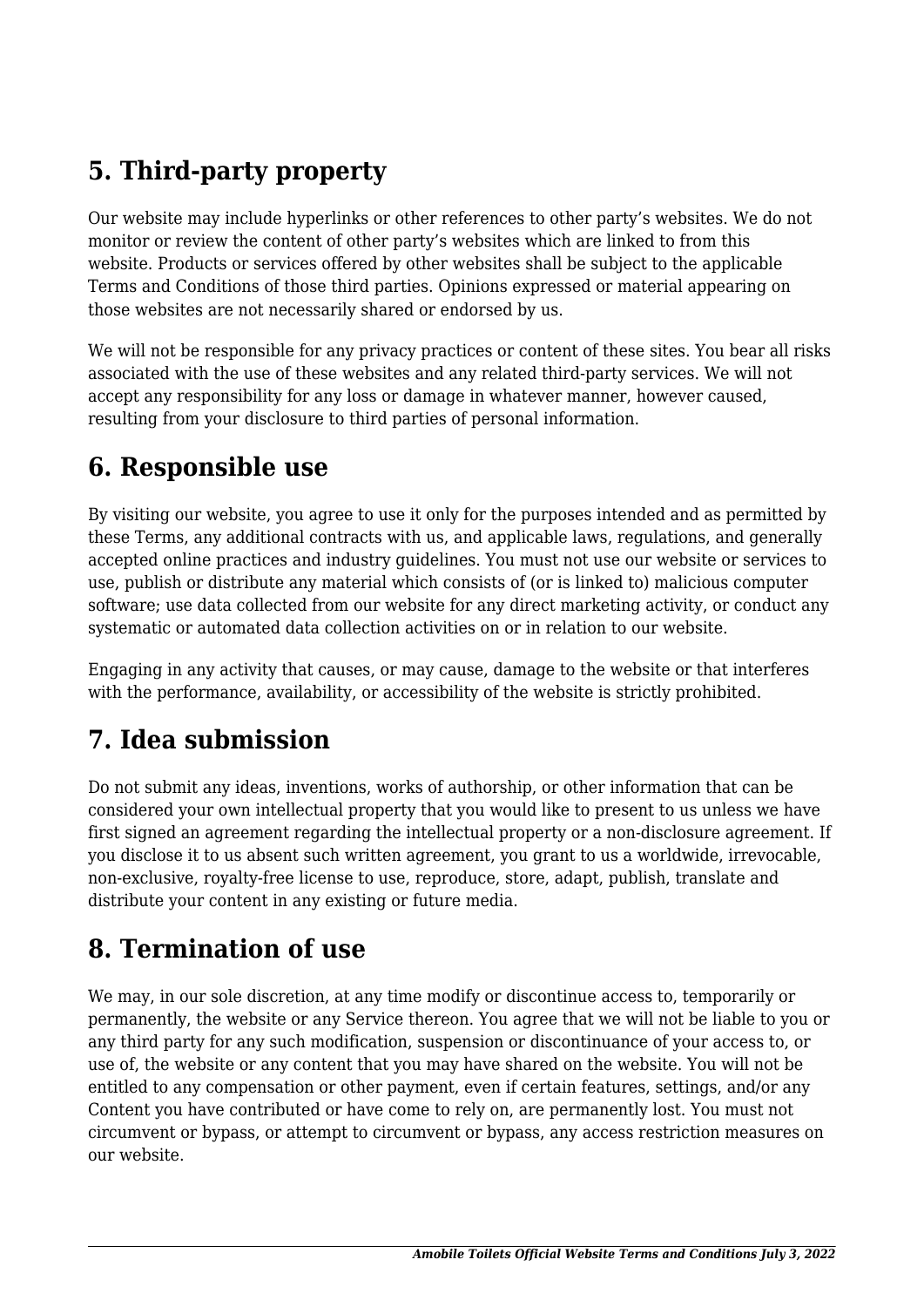### **9. Warranties and liability**

Nothing in this section will limit or exclude any warranty implied by law that it would be unlawful to limit or to exclude. This website and all content on the website are provided on an "as is" and "as available" basis and may include inaccuracies or typographical errors. We expressly disclaim all warranties of any kind, whether express or implied, as to the availability, accuracy, or completeness of the Content. We make no warranty that:

- this website or our content will meet your requirements;
- this website will be available on an uninterrupted, timely, secure, or error-free basis.

Nothing on this website constitutes or is meant to constitute, legal, financial or medical advice of any kind. If you require advice you should consult an appropriate professional.

The following provisions of this section will apply to the maximum extent permitted by applicable law and will not limit or exclude our liability in respect of any matter which it would be unlawful or illegal for us to limit or to exclude our liability. In no event will we be liable for any direct or indirect damages (including any damages for loss of profits or revenue, loss or corruption of data, software or database, or loss of or harm to property or data) incurred by you or any third party, arising from your access to, or use of, our website.

Except to the extent any additional contract expressly states otherwise, our maximum liability to you for all damages arising out of or related to the website or any products and services marketed or sold through the website, regardless of the form of legal action that imposes liability (whether in contract, equity, negligence, intended conduct, tort or otherwise) will be limited to the total price that you paid to us to purchase such products or services or use the website. Such limit will apply in the aggregate to all of your claims, actions and causes of action of every kind and nature.

### **10. Privacy**

To access our website and/or services, you may be required to provide certain information about yourself as part of the registration process. You agree that any information you provide will always be accurate, correct, and up to date.

We have developed a policy to address any privacy concerns you may have. For more information, please see our **Privacy Statement** and our [Cookie Policy](https://amobiletoilets.com.ng/cookie-policy-eu/).

# **11. Accessibility**

We are committed to making the content we provide accessible to individuals with disabilities. If you have a disability and are unable to access any portion of our website due to your disability, we ask you to give us a notice including a detailed description of the issue you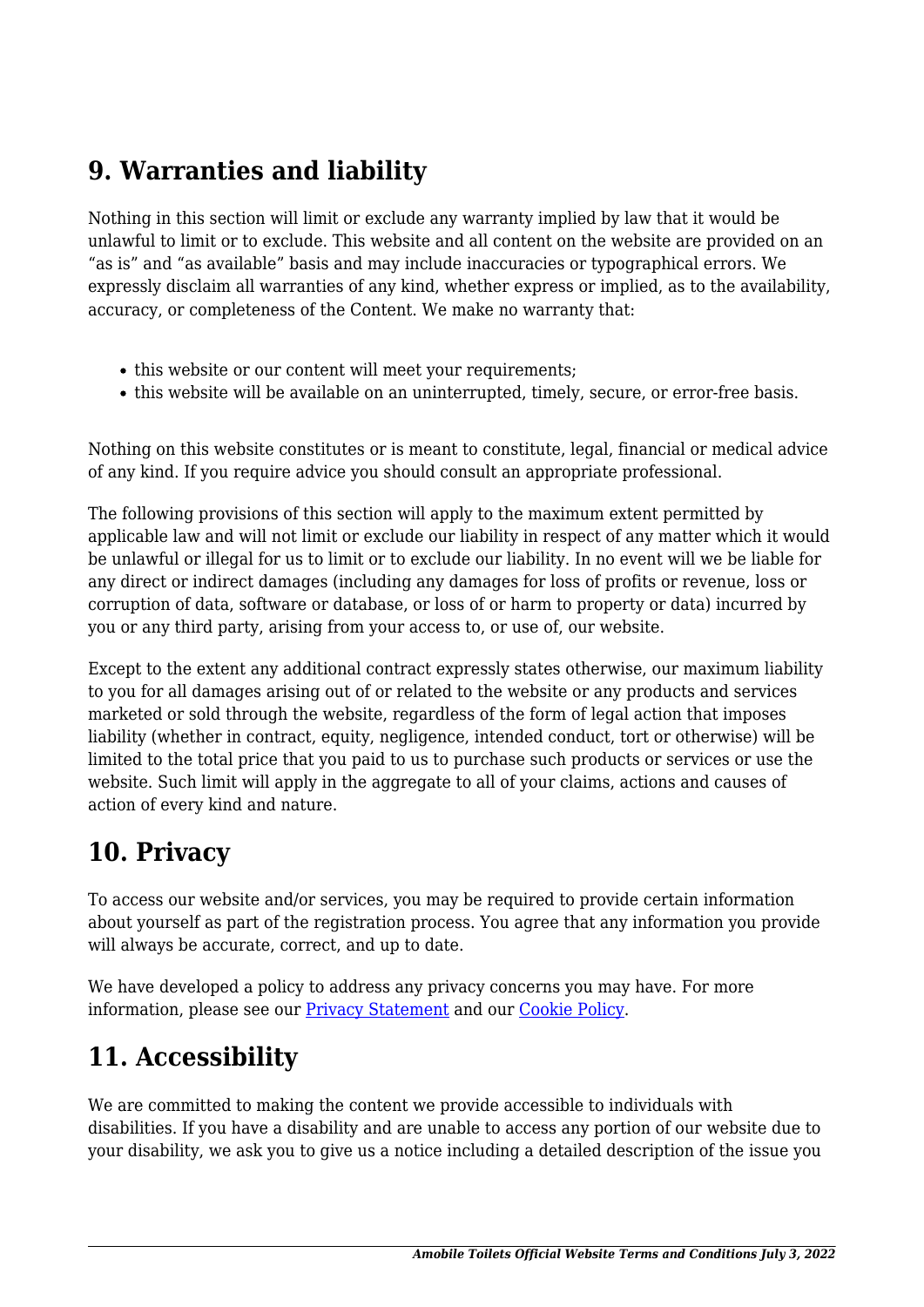encountered. If the issue is readily identifiable and resolvable in accordance with industrystandard information technology tools and techniques we will promptly resolve it.

# **12. Export restrictions / Legal compliance**

Access to the website from territories or countries where the Content or purchase of the products or Services sold on the website is illegal is prohibited. You may not use this website in violation of export laws and regulations of Nigeria.

# **13. Affiliate marketing**

Through this Website we may engage in affiliate marketing whereby we receive a percentage of or a commission on the sale of services or products on or through this website. We may also accept sponsorships or other forms of advertising compensation from businesses. This disclosure is intended to comply with legal requirements on marketing and advertising which may apply, such as the US Federal Trade Commission Rules.

## **14. Assignment**

You may not assign, transfer or sub-contract any of your rights and/or obligations under these Terms and conditions, in whole or in part, to any third party without our prior written consent. Any purported assignment in violation of this Section will be null and void.

## **15. Breaches of these Terms and conditions**

Without prejudice to our other rights under these Terms and Conditions, if you breach these Terms and Conditions in any way, we may take such action as we deem appropriate to deal with the breach, including temporarily or permanently suspending your access to the website, contacting your internet service provider to request that they block your access to the website, and/or commence legal action against you.

## **16. Indemnification**

You agree to indemnify, defend and hold us harmless, from and against any and all claims, liabilities, damages, losses and expenses, relating to your violation of these Terms and conditions, and applicable laws, including intellectual property rights and privacy rights. You will promptly reimburse us for our damages, losses, costs and expenses relating to or arising out of such claims.

### **17. Waiver**

Failure to enforce any of the provisions set out in these Terms and Conditions and any Agreement, or failure to exercise any option to terminate, shall not be construed as waiver of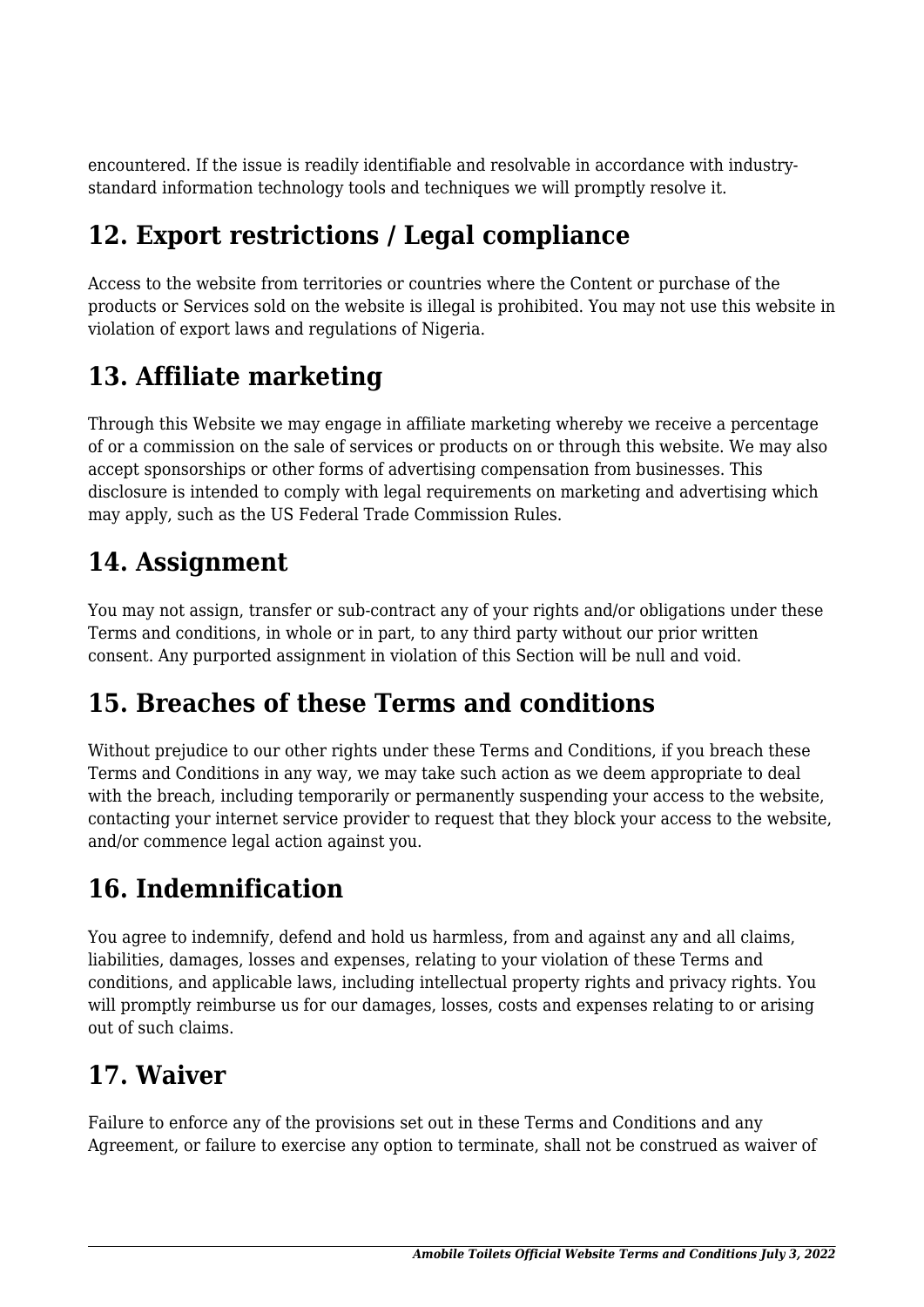such provisions and shall not affect the validity of these Terms and Conditions or of any Agreement or any part thereof, or the right thereafter to enforce each and every provision.

## **18. Language**

These Terms and Conditions will be interpreted and construed exclusively in English. All notices and correspondence will be written exclusively in that language.

#### **19. Entire agreement**

These Terms and Conditions, together with our privacy statement and [cookie policy,](https://amobiletoilets.com.ng/cookie-policy-eu/) constitute the entire agreement between you and https://amobiletoilets.com.ng in relation to your use of this website.

### **20. Updating of these Terms and conditions**

We may update these Terms and Conditions from time to time. The date provided at the beginning of these Terms and Conditions is the latest revision date. We will give you a written notice of any changes or updates, and the revised Terms and Conditions will become effective from the date that we give you such a notice. Your continued use of this website following the posting of changes or updates will be considered notice of your acceptance to abide by and be bound by these Terms and Conditions. To request a prior version of these Terms and conditions, please contact us.

### **21. Choice of Law and Jurisdiction**

These Terms and Conditions shall be governed by the laws of Nigeria. Any disputes relating to these Terms and Conditions shall be subject to the jurisdiction of the courts of Nigeria. If any part or provision of these Terms and Conditions is found by a court or other authority to be invalid and/or unenforceable under applicable law, such part or provision will be modified, deleted and/or enforced to the maximum extent permissible so as to give effect to the intent of these Terms and Conditions. The other provisions will not be affected.

## **22. Contact information**

This website is owned and operated by https://amobiletoilets.com.ng.

You may contact us regarding these Terms and Conditions by writing or emailing us at the following address: info@amobiletoilets.com.ng 52 Isheri Road, Ojodu, Lagos, Nigeria